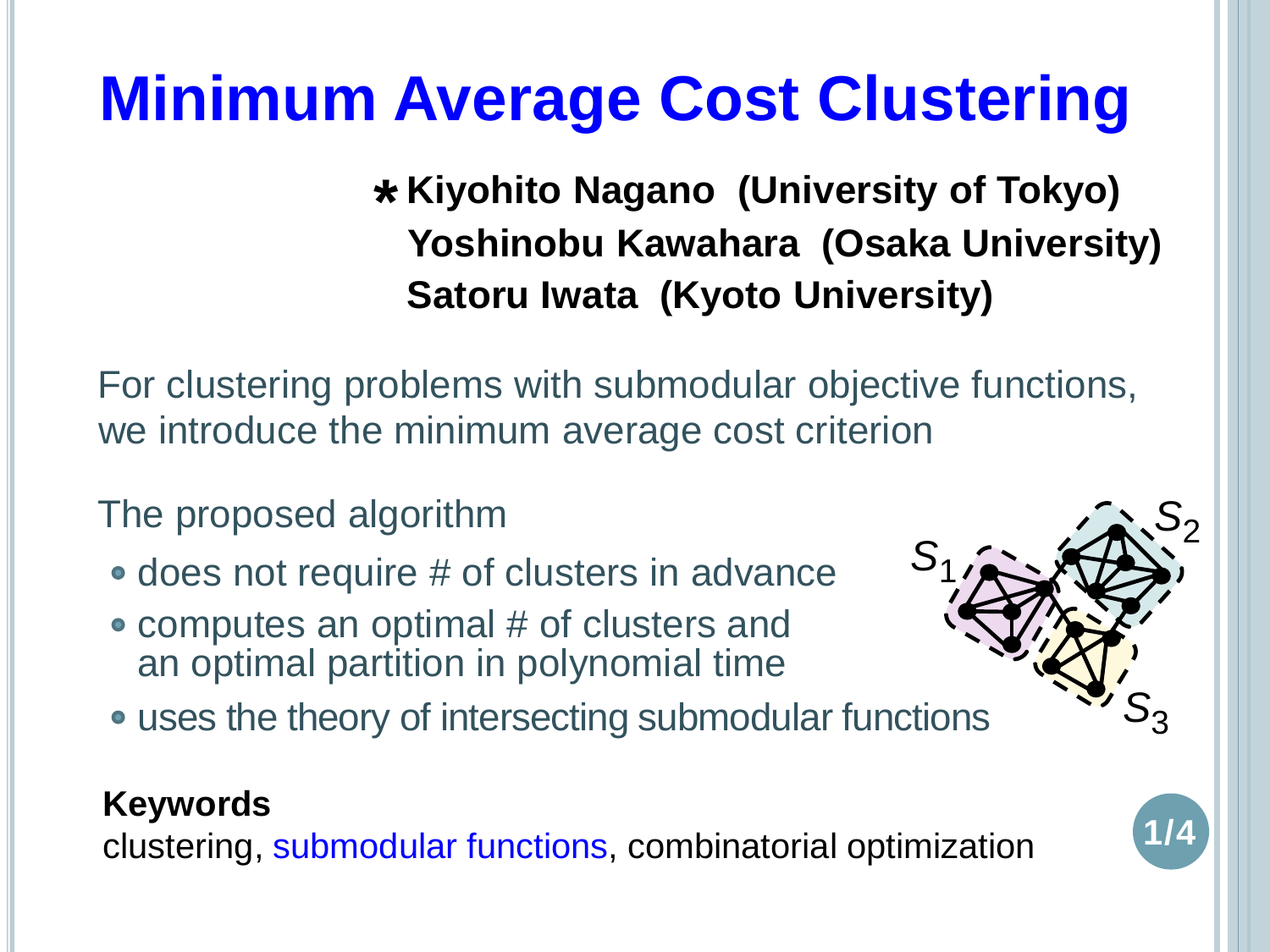- $V = \{1, ..., n\}$  is a finite set of data points
- $f(S) + f(T) \geq f(S \cup T) + f(S \cap T)$ ,  $\forall S, T \subseteq V$ • A function f defined on  $2^V = \{S : S \subseteq V\}$  is **submodular** if

 $\triangleright$  A generalization of cut functions, entropy functions, etc.

### **Clustering problem with submodular objective function [Narasimhan-Jojic-Bilmes, NIPS 2005]**

Given set *V*, integer  $k \leq n$ , and submodular function *f*, find a *k*-partition of *V*, {S<sub>1</sub>, ..., S<sub>k</sub>} that minimizes  $\sum_{i=1}^{k} f(S_i)$ 

optimal *k*-clustering

**2/4**



In the case of a network,  $\Sigma_i f(S_i) = 2 \times #(\text{red edge})$ (*V* is a set of nodes, and *f* is a cut function)

optimal 3-clustering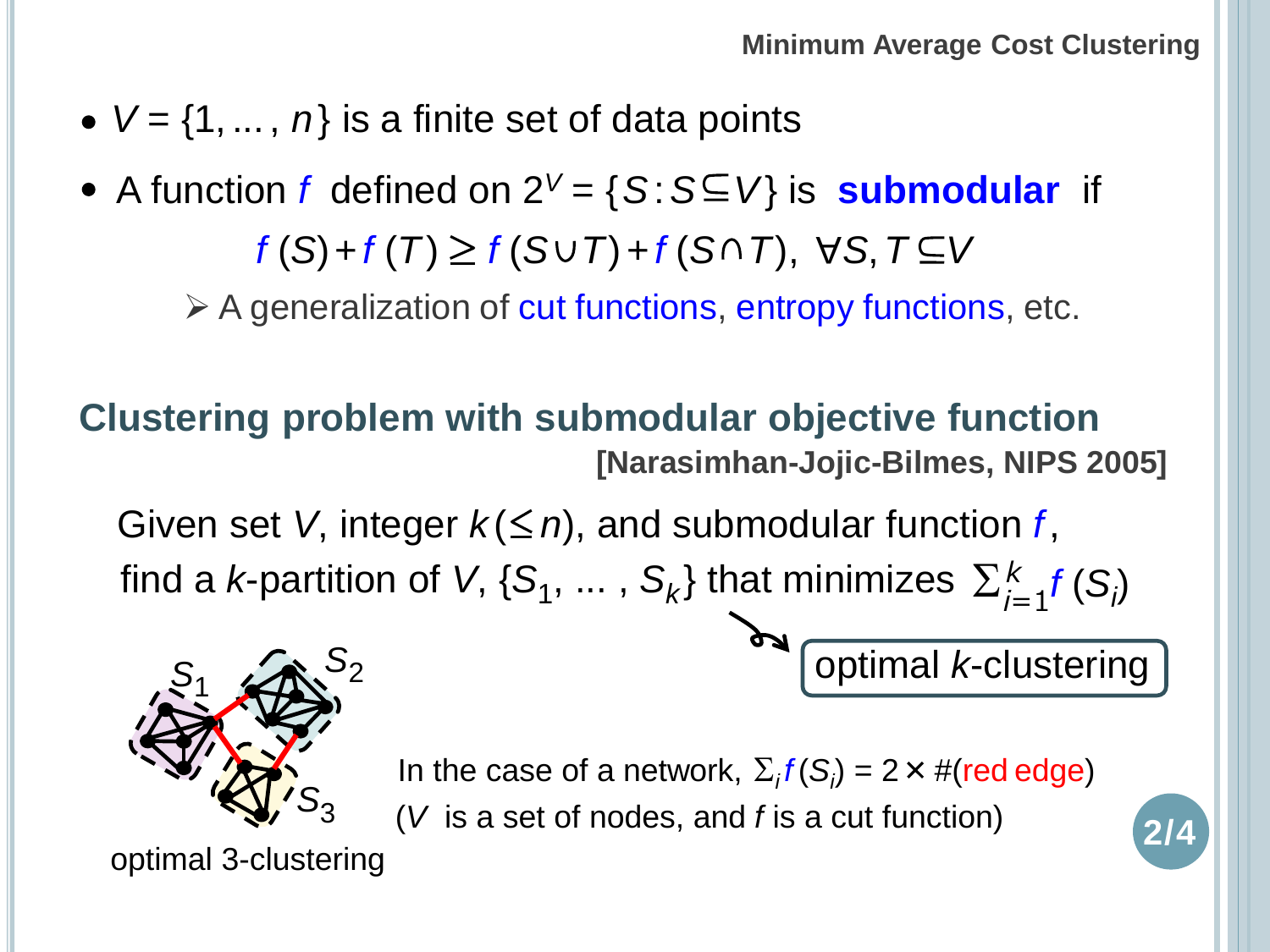#### **Minimum Average Cost Clustering**

## **Optimal** *k***-clustering problem [Narasimhan** *et al***., NIPS 2005]**

min  $\sum_{i=1}^k f(S_i)$ s. t.  $\{S_1, \ldots, S_k\}$  is a *k*-partition of *V*  **O**  $k$  (# of clusters) should be computed via some method

NP-hard

averaged objective function

**Minimum Average Cost (MAC) clustering [This work]**

 $\textsf{min} \quad \Sigma_{\mathcal{S} \in \mathcal{P}} f(\mathcal{S}) / (|\mathcal{P}| - \beta)$ 

s. t. *P* is a partition of *V*  $|P| > \beta$ 

 $\beta$ -MAC clustering

where  $0 \leq \beta < n$ 

If  $\beta = 1$ , then the objective function is a natural average cost of *P*

- $\mathbf{Q}$   $k = |\mathcal{P}|$  and a partition  $\mathcal{P}$  are determined at the same time
- Solvable in poly time

 $\left(\cdot\right)$  competitive with other methods

**3/4**

If  $\beta$  is small,  $\mathcal P$  is coarse. If  $\beta$  is big,  $\mathcal P$  is fine.